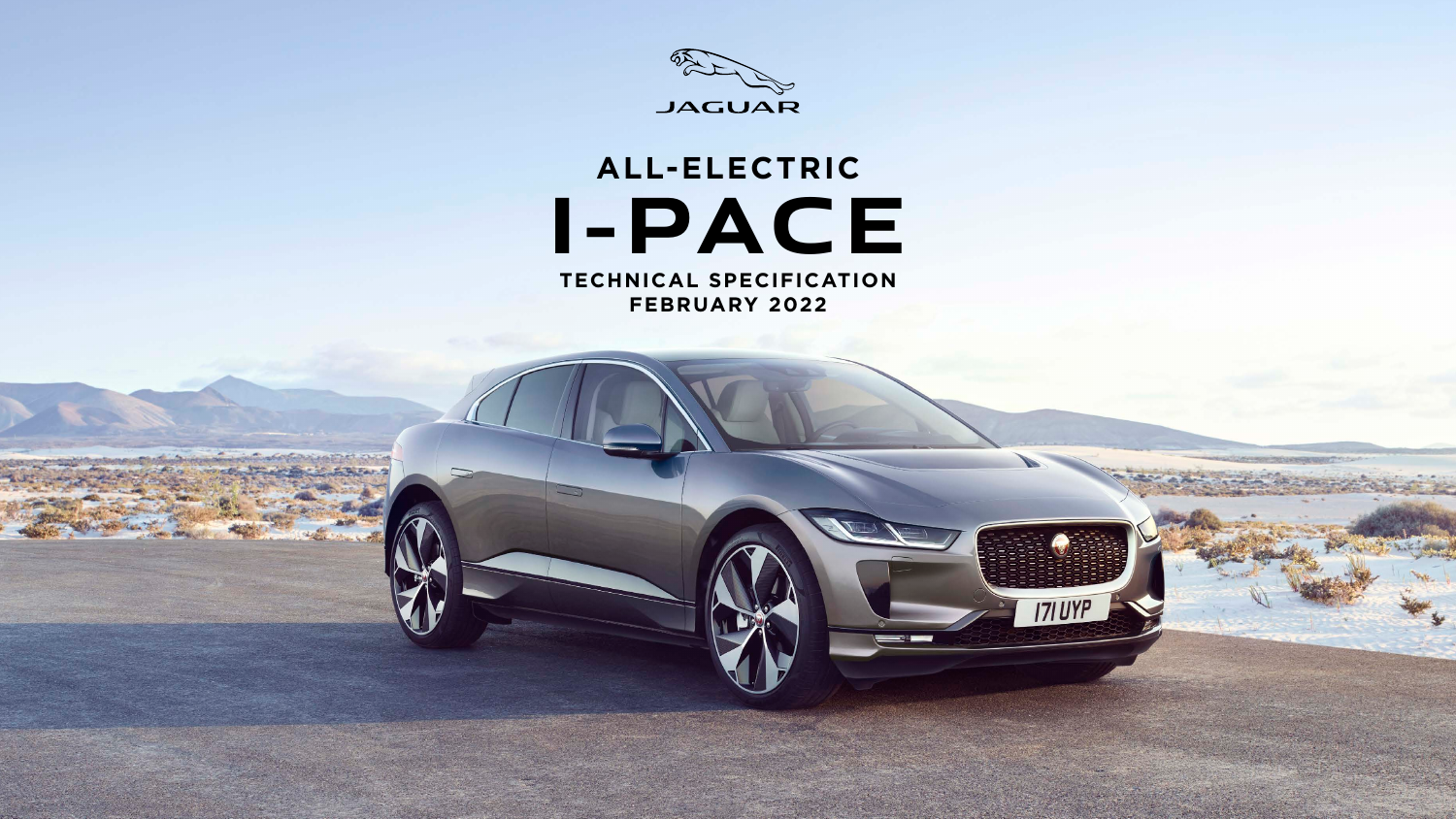## **I-PACE** – TECHNICAL SPECIFICATION

| <b>POWERTRAIN</b>                         |            |                   | <b>EV320</b>             | <b>EV400</b>          |
|-------------------------------------------|------------|-------------------|--------------------------|-----------------------|
| Maximum Power PS (kW)                     |            |                   | 320 (236)                | 400 (294)             |
| Maximum Torque (Nm)                       |            |                   | 500                      | 696                   |
| Battery (kWh)                             |            |                   | 90                       | 90                    |
| Battery capacity Total (Usable) kW        |            |                   | 84,7                     | 84,7                  |
| <b>Driveline</b>                          |            |                   | <b>AWD</b>               | <b>AWD</b>            |
| <b>PERFORMANCE</b>                        |            |                   |                          |                       |
| Acceleration (secs) 0-100 km/h (0-60 mph) |            |                   | 6,4(6,1)                 | 4,8(4,5)              |
| Maximum speed km/h (mph)                  |            |                   | 180 (112)                | 200 (124)             |
| NEDC*                                     |            |                   |                          |                       |
| Range                                     | Combined   | km                | $-$                      | 446                   |
| Consumption                               | Combined   | kWh/100km         | $\overline{\phantom{0}}$ | 230                   |
| WLTP**                                    |            |                   |                          |                       |
|                                           | Low        | km (miles)        | 533-618 (331-384)        | 533-618 (331-384)     |
|                                           | Medium     | km (miles)        | 503-604 (313-375)        | 503-604 (313-375)     |
| Range                                     | High       | km (miles)        | 445-518 (277-322)        | 445-518 (277-322)     |
|                                           | Extra High | km (miles)        | 320-361 (199-224)        | 320-361 (199-224)     |
|                                           | Combined   | km (miles)        | 408-470 (254-292)        | 408-470 (254-292)     |
| Consumption                               | Low        | kWh/100km (miles) | 16,8-19,2 (27,0-30,8)    | 16,8-19,2 (27,0-30,8) |
|                                           | Medium     | kWh/100km (miles) | 17,2-20,3 (27,6-32,6)    | 17,2-20,3 (27,6-32,6) |
|                                           | High       | kWh/100km (miles) | 20,0-23,0 (32,2-37,0)    | 20,0-23,0 (32,2-37,0) |
|                                           | Extra High | kWh/100km (miles) | 28,7-32,2 (46,2-51,8)    | 28,7-32,2 (46,2-51,8) |
|                                           | Combined   | kWh/100km (miles) | 22,0-25,2 (35,4-40,5)    | 22,0-25,2 (35,4-40,5) |
| $CO2$ Emissions (g/km)                    |            |                   | $\overline{O}$           | $\overline{O}$        |

#### – Not available

\*The figures provided are NEDC calculated from official manufacturer's tests. Figures may vary according to environment and driving style. For comparison purposes only. Real-world figures may differ. \*\*The figures provided as a result of official manufacturer's tests in accordance with EU legislation with a fully charged battery. For comparison purposes only. Real-world figures may differ. Energy consumption and range figures may vary accord factors such as driving styles, environmental conditions, load, wheel fitment, accessories fitted, actual route and battery condition. Range figures are based upon production vehicle over a standardised route.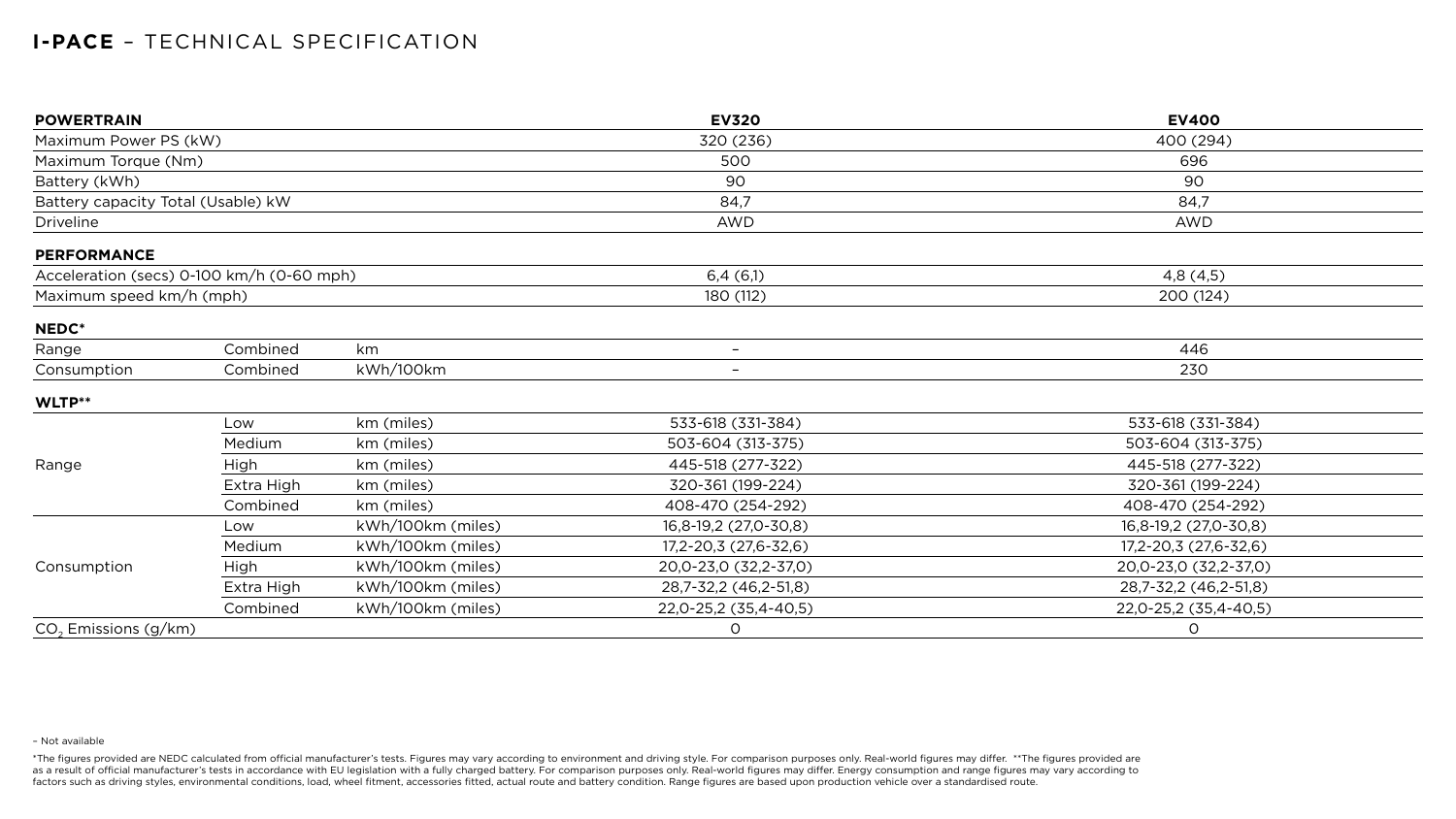\*Market dependent. Charging times will vary dependent on many factors, including but not limited to: the age, condition, temperature and existing charge of the battery; facility used and duration of charge. \*\*Optional Home charging cable required. †Weights reflect vehicles to standard specifications. Optional extras increase weight. ††Includes a 75kg driver and full fluids. ‡Includes full fluids.

## **I-PACE** – TECHNICAL SPECIFICATION

| <b>CHARGING TIMES*</b>                   | <b>EV320</b>                                            | <b>EV400</b>                   |
|------------------------------------------|---------------------------------------------------------|--------------------------------|
| Home Charger / Wall box 7kW (hours)      | 12,75 to 100%                                           | 12,75 to 100%                  |
| Home Charger / Wall box 7kW km (miles)   | 35 (22) per hour of charge                              | 35 (22) per hour of charge     |
| Home Charger / Wall box 11kW (hours)     | 8,58 to 100%                                            | 8,58 to 100%                   |
| Home Charger / Wall box 11kW km (miles)  | 53 (33) per hour of charge                              | 53 (33) per hour of charge     |
| DC Charger 50kW km (miles)               | 63 (39) per 15 mins of charge                           | 63 (39) per 15 mins of charge  |
| DC Charger 100kW km (miles)              | 127 (78) per 15 mins of charge                          | 127 (78) per 15 mins of charge |
| Domestic Plug km (miles)**               | 9,5 (5,9) per hour of charge                            | 9,5 (5,9) per hour of charge   |
| Charging cable length (m)                | 5                                                       | 5                              |
| <b>BRAKES</b>                            |                                                         |                                |
| Front type                               | Ventilated disc                                         | Ventilated disc                |
| Front diameter (mm)                      | 350                                                     | 350                            |
| Rear type                                | Ventilated disc                                         | Ventilated disc                |
| Rear diameter (mm)                       | 325                                                     | 325                            |
| Park brake                               | Electric Park Brake (EPB) integrated into brake caliper |                                |
| WEIGHTS (kg) <sup>+</sup>                |                                                         |                                |
| Unladen weight (EU) <sup>++</sup>        | 2.208                                                   | 2.208                          |
| Unladen weight (DIN)!                    | 2.133                                                   | 2.133                          |
| Gross Vehicle Weight (GVW)               | 2.670                                                   | 2.670                          |
| <b>TOWING (kg)</b>                       |                                                         |                                |
| Unbraked trailer                         | 750                                                     | 750                            |
| Maximum towing                           | 750                                                     | 750                            |
| Maximum coupling point (nose weight)     | 45                                                      | 45                             |
| Maximum vehicle and trailer combination  | 3.420                                                   | 3.420                          |
| <b>ROOF CARRYING (kg)</b>                |                                                         |                                |
| Maximum roof load (including cross bars) | 75                                                      | 75                             |